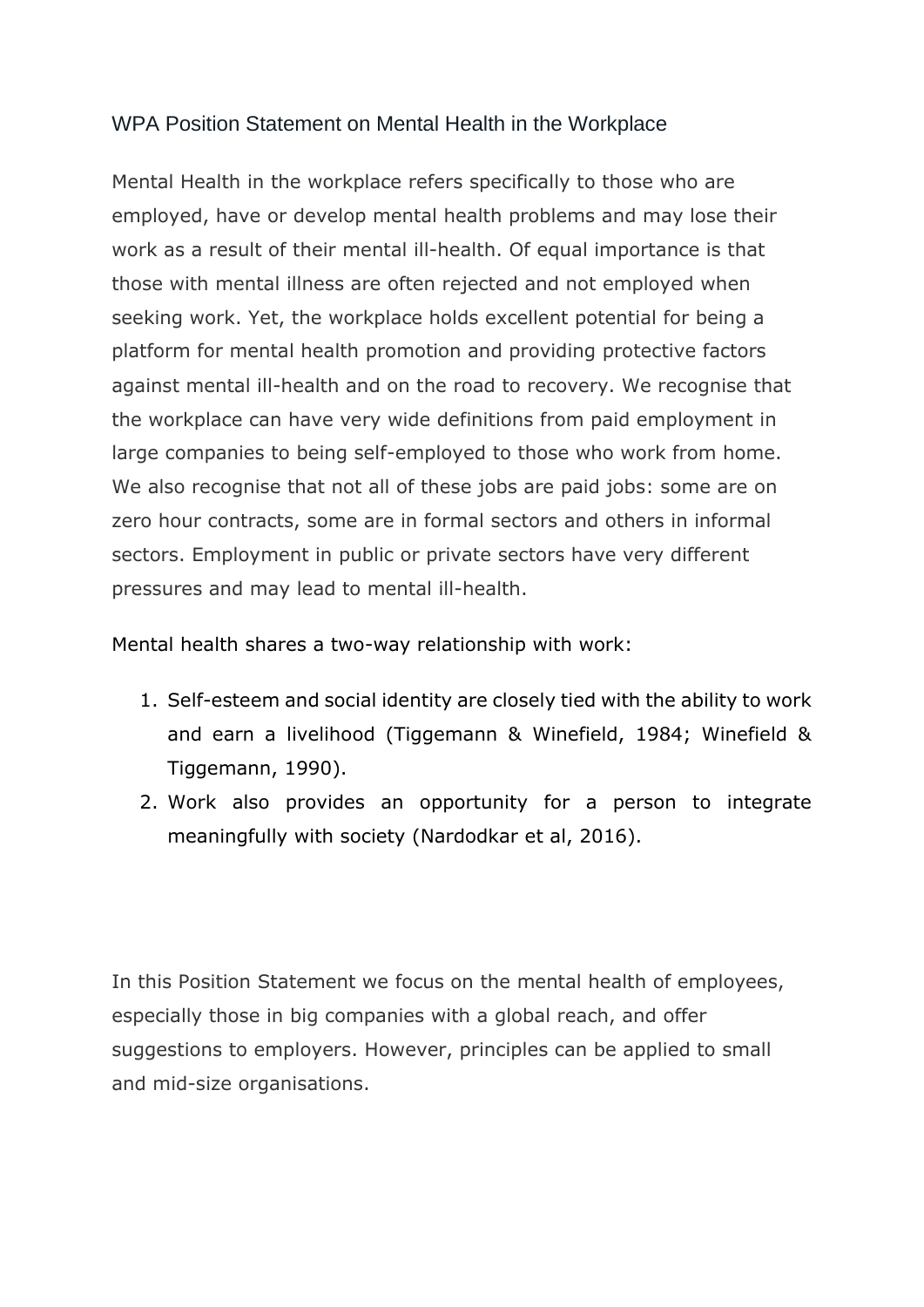A recent major report produced by the Institute of Directors revealed that three-quarters of businesses in the UK do not have a mental health policy (https://www.iod.com/news-campaigns/mental-health/articles/we-needto-talk-about-mental-health-in-the-workplace). 1150 employees and 586 senior decision makers were interviewed. Three quarters of people interviewed said that they would rather talk to someone outside their place of work if they had a mental health problem. Surprisingly, only 7% of employers had discussed mental health related issues and problems with their staff. However, there was overwhelming support (82%) for principles of mental health promotion. Two thirds (68%) of employees acknowledged that it was the business's responsibility to make provisions for their staff's mental well-being. Many countries also have no protection against cost of treatment and loss of wages when an employee is unable to work, and mental health conditions are often excluded from health insurance coverage (World Health Organization, 2005). Furthermore, a survey of 193 member states of the UN showed that in 51% of the countries, there is no explicit protection regarding mental ill-health in law for people in employment. Over a quarter (26%) have no affirmative action in law for supporting or facilitating employment for those who have a mental illness (Nardodkar et al, 2016). As a result of discrimination against individuals with mental illness in various arenas, WPA published a Bill of Rights in 2016. The Bill explicitly calls on all nations to provide individuals with mental illness/ mental health problems/ mental disability the right to work, opportunities to work, and protection at work including affirmative action in line with what is available to other citizens (Bhugra 2016).

There are examples of excellent work being done by some companies, such as BT in the UK. Steps recommended by the World Economic Forum (WEF 2016) include: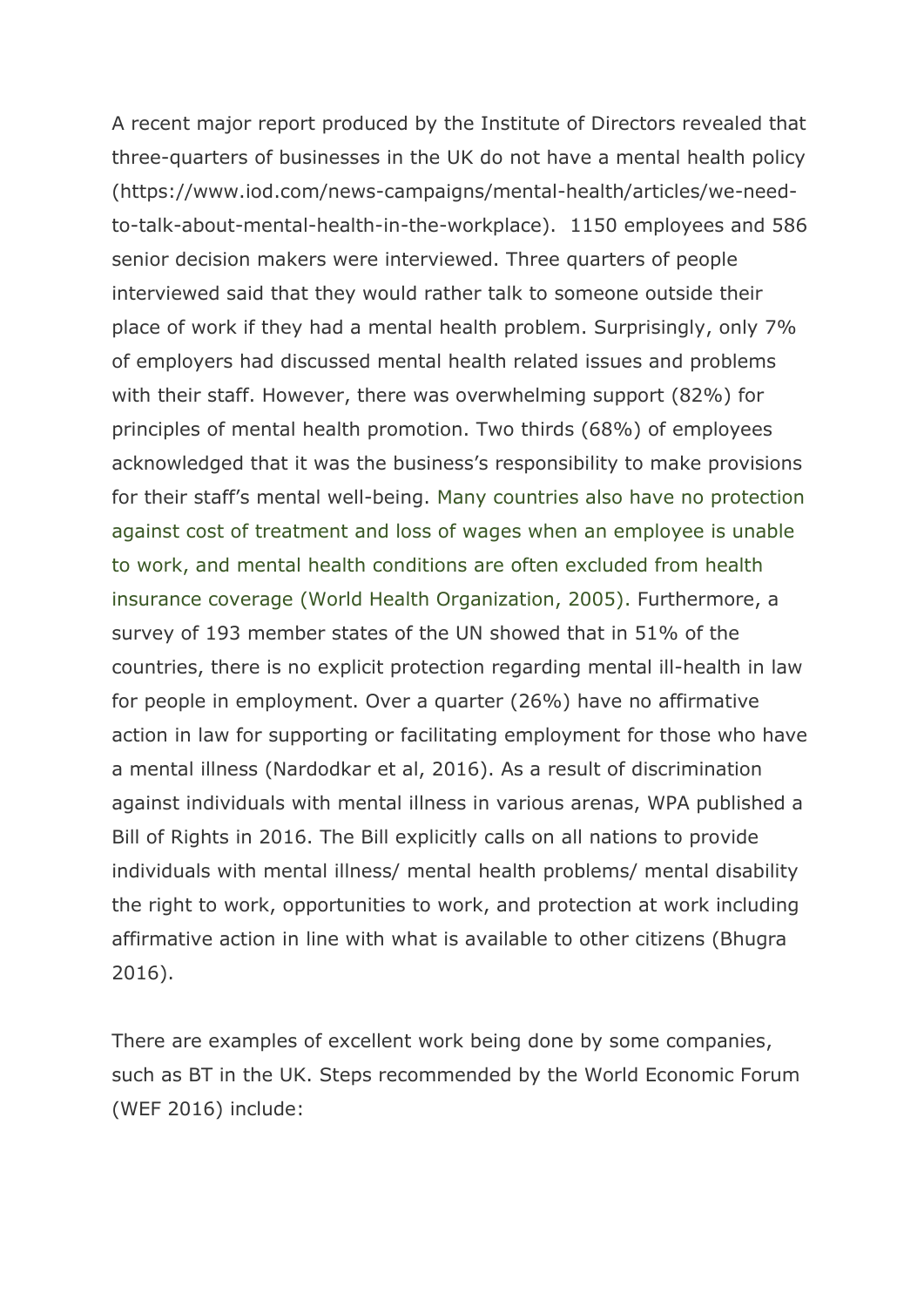(a) Being aware of the workplace environment and how it can be adapted to promote better mental health for everyone in the organisation this must include preventing burnout, bullying and stress;

[\(b\)](https://www.mqmentalhealth.org/articles/global-agenda-council-mental-health-action-2) Sharing and learning from examples of good practice;

(c) Learn from other companies and organisations who have taken action, and how;

[\(d\)](https://www.mqmentalhealth.org/articles/global-agenda-council-mental-health-action-4) Understand the opportunities and needs of you and your colleagues, in helping to develop better policies for workplace mental health;

[\(e\)](https://www.mqmentalhealth.org/articles/global-agenda-council-mental-health-action-5) Take practical steps to help your organisation;

[\(f\)](https://www.mqmentalhealth.org/articles/global-agenda-council-mental-health-action-6) Have a list of resources where people can go to seek advice and help (e.g., the development of educational programs to address behavioural and attitudinal changes regarding mental health and mental illness).

Following the recent work led by the World Economic Forum Global Agenda Council on Mental Health (2014-2016), WPA urges all employers regardless of the size of their company:

- 1. To have appropriate policies in place for employees' mental health and well-being;
- 2. To ensure proper implementation and evaluation of these mental health and wellbeing policies;
- 3. To encourage employers and employees to work together and engage with each other in all these processes;
- 4. To develop a culture of openness and sharing. That means working with all stakeholders such as Unions, Human Resources, and others;
- 5. To develop a tiered framework including: (a) [Primary] Promotion and Prevention: Mental health promotion and reducing risks to mental well-being; (b) [Secondary] Early Detection and Intervention: Identifying early signs of distress, supporting individuals using strategies of psychological first-aid, and referring individuals for additional help as appropriate; (c) [Tertiary] Rehabilitation and Self-Management: Helping individuals suffering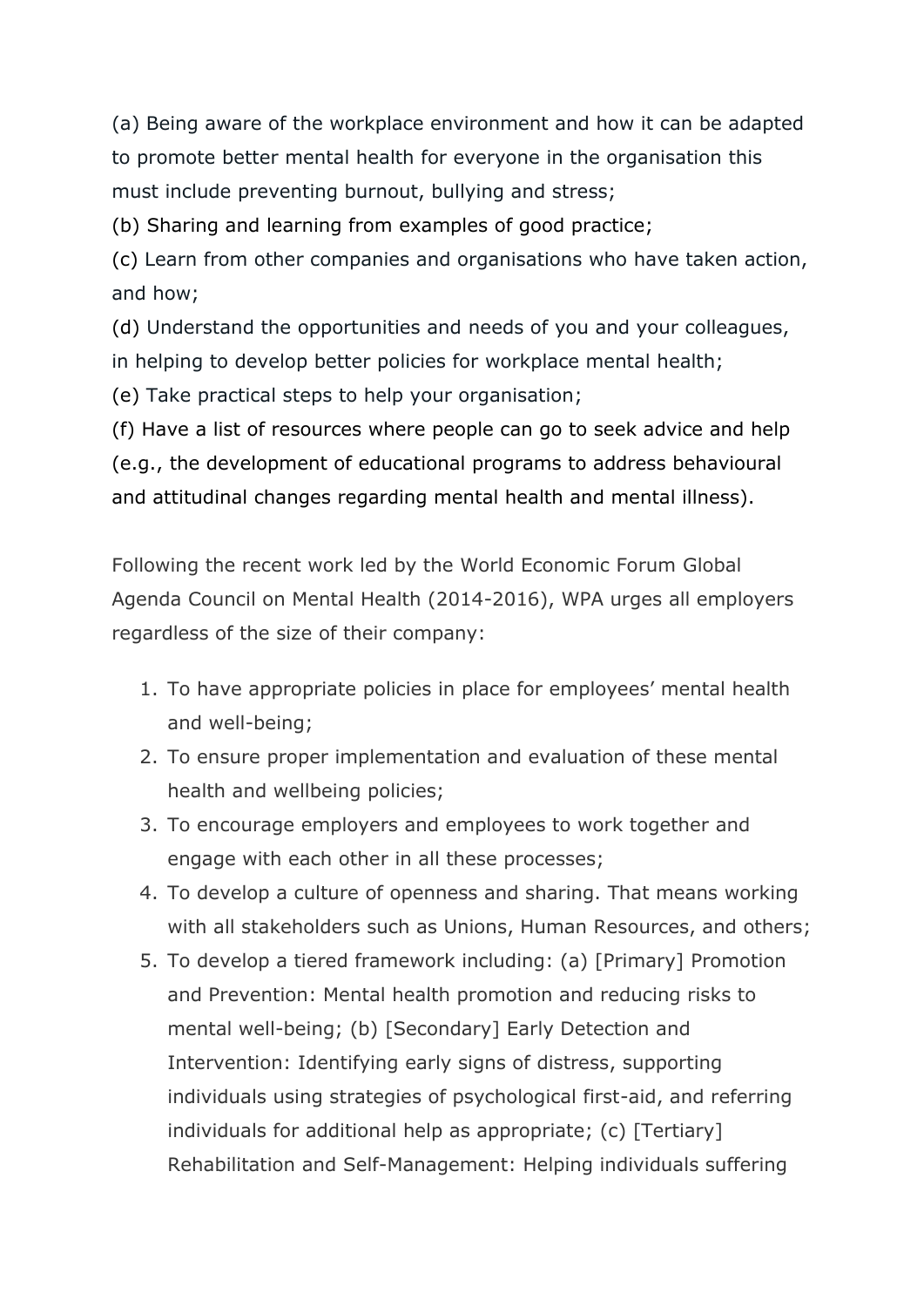from mental health problems and supporting them in their recovery and/or self-management of their condition(s);

- 6. To develop a toolkit that is relevant to the numbers of employees and resources. This should include mental health promotion, resilience training, services, and/or signposting to services, charities, and other relevant information and organisations for support for managing addiction, stress and burnout;
- 7. To provide resources including: information and education about managing stress, opportunities to share experiences and gather support, encouraging gentle steps in changing behaviours, increasing exercise, healthy eating;

## References

Bhugra D (2016): Bill of Rights for people with mental illness. *International Review of Psychiatry*, 28, 335

Nardodkar R, Pathare S, Ventriglio A, et al (2016): Legal protection of the right to work and employment for persons with mental health problem: a review of legislation across the world. *International Review of Psychiatry*, 28,375-384

Tiggemann, M. & Winefield, A.H. (1984). The effects of unemployment on the mood, self-esteem, locus of control, and depressive affect of schoolleavers. *Journal of Occupational Psychology*, 57, 33–42. doi:10.1111/j.2044-8325.1984.tb00145.x.

WEF (2016): Seven actions towards a mentally healthy organisation: A seven-step guide to workplace mental health; World Economic Forum's Global Agenda Council on Mental Health 2014-2016; 2016. Available at: